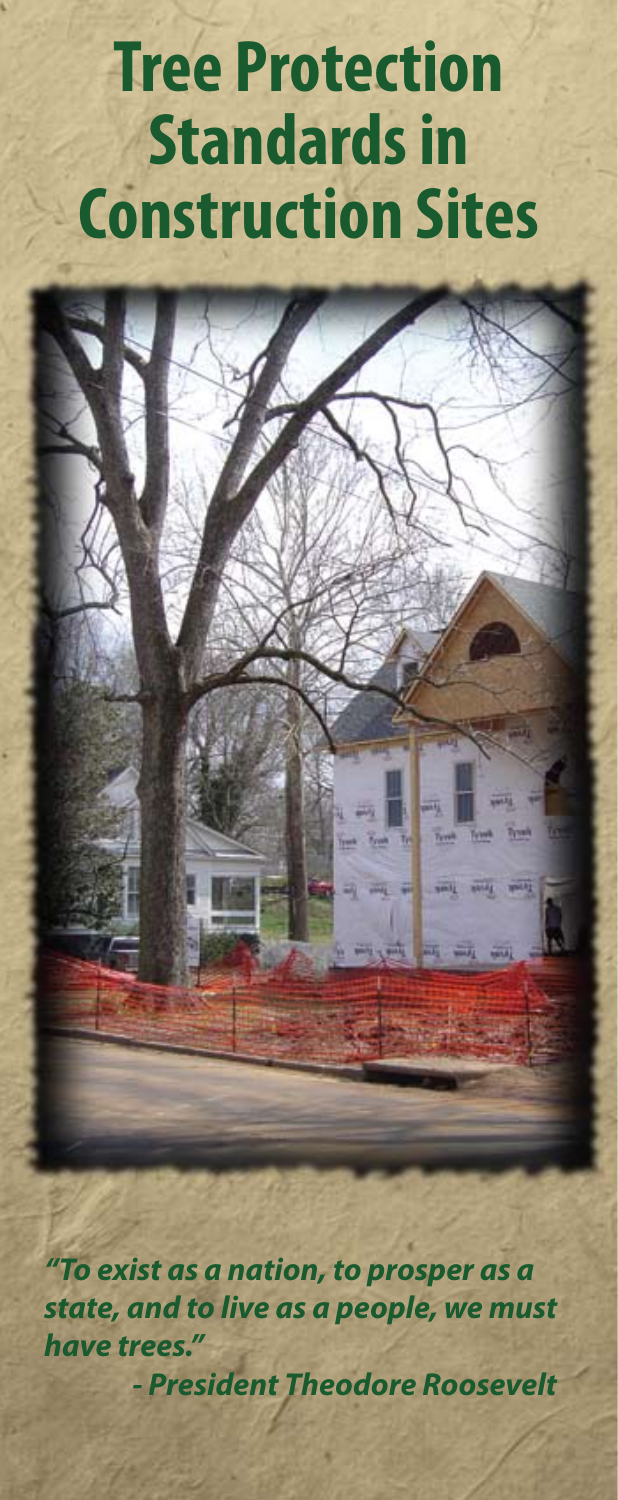### **Contents**

| <b>Why Should I Follow This Guide?</b> | 3  |
|----------------------------------------|----|
| <b>Trees and Roots</b>                 | 4  |
| <b>Tolerance to Damage</b>             | 5  |
| <b>Construction Damage</b>             | 9  |
| <b>Fences</b>                          | 11 |
| <b>Which trees to save?</b>            | 12 |
| <b>Four Steps to Tree Protection</b>   | 13 |
| 1. Mapping and Prescription            | 13 |
| How close can trees get to structures? | 13 |
| What if a tree is too close?           | 15 |
| <b>Trenching</b>                       | 16 |
| <b>Grade Changes</b>                   | 17 |
| 2. Preconditioning                     | 18 |
| 3. Supervision                         | 20 |
| 4. After-Care                          | 20 |
| <b>Need Help?</b>                      | 21 |
| <b>References</b>                      | 21 |
| <b>Checklist</b>                       | 22 |

### **Please take this guide with you to the construction site.**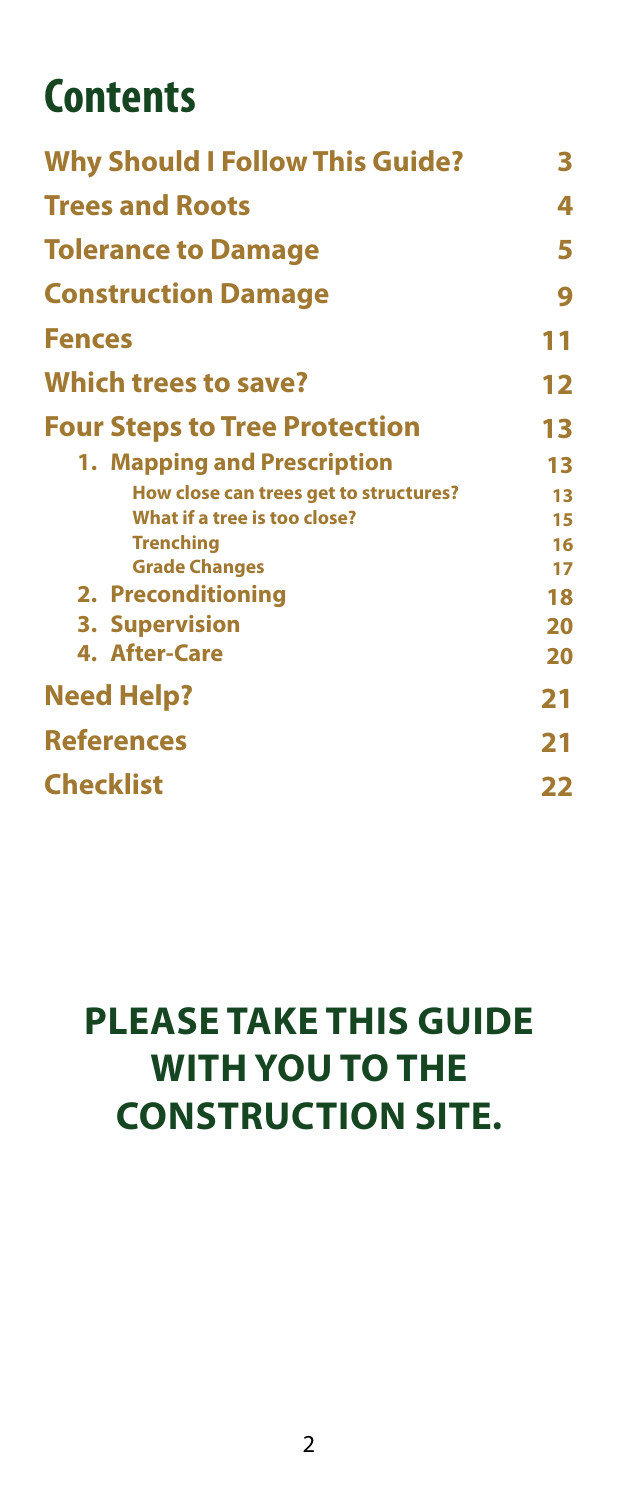# **Why Should I Follow This Guide?**

This guide gives your trees the best chance of survival both during and after construction. You are following advice from professional arborists combined with published standards and practices (Coder 1996, 2000, Elmendorf et al 2005, Johnson 2001, and Matheny and Clark 1998). Use these standards to show a reasonable effort on your part to protect trees from damage. We cannot guarantee 100% success, but if standards are followed and a tree dies, then it is not your fault.

If you ignore these standards and a tree is injured, then you could be held liable for thousands of dollars in damage (Table 1). Tree damage may also lead to structural failure, ranging from the dropping of dead limbs to the entire tree falling over. This structural failure has the potential to injure people and property, which could also be your responsibility.

| Table 1. Approximate loss in property value caused by      |
|------------------------------------------------------------|
| injury to a tree. Actual loss may be higher or lower based |
| on a plant appraisal and what can be determined in court.  |

| Stem Diameter <sup>1</sup> | Loss in Property Value <sup>2</sup> (\$) |                  |
|----------------------------|------------------------------------------|------------------|
| (in.)                      | <b>Sicken Tree</b>                       | <b>Kill Tree</b> |
| $\overline{5}$             | 131                                      | 350              |
| 10                         | 525                                      | 1400             |
| 15                         | 1181                                     | 3150             |
| 20                         | 2100                                     | 5600             |
| 25                         | 3281                                     | 8750             |

**1** Diameter of tree stem measured at 4.5 feet above ground

**2** Appraisal of loss using the trunk formula method (Gooding et al 2000)

**Assumptions:** tree is a desirable species in good condition, properly located in the front yard of a well landscaped \$100,000 residential home.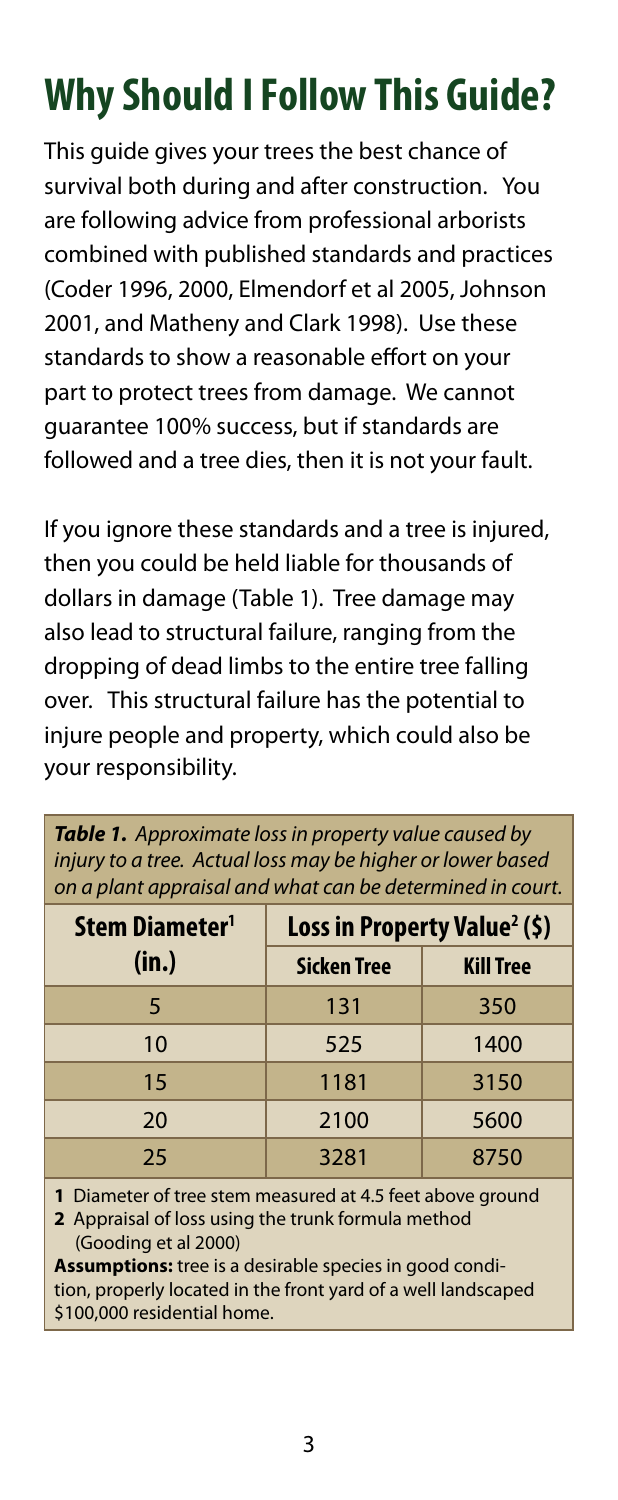# **Trees and Roots**

Tree roots are not like carrots. Roots spread out over a large area and are concentrated at the soil surface. A tree actually looks like a wine glass setting on a dinner plate (Figure 1). A wine glass represents (1) leaves and branches, (2) tree stem, and (3) the structural root plate. A large dinner plate (4) represents the transport and feeder roots that spread out farther than the branches.



*Figure 1. A tree looks like a wine glass on a dinner plate.*

Roots hairs are so small and prolific they essentially are one with the soil. So any little activity that compacts or moves soil can kill roots. Fortunately not all roots are created equal. Tree roots closest to the stem are more essential than others for survival (Figure 2).



*Figure 2. Tree roots most important for survival are the structural root plate (red area) and the critical root area (green area).*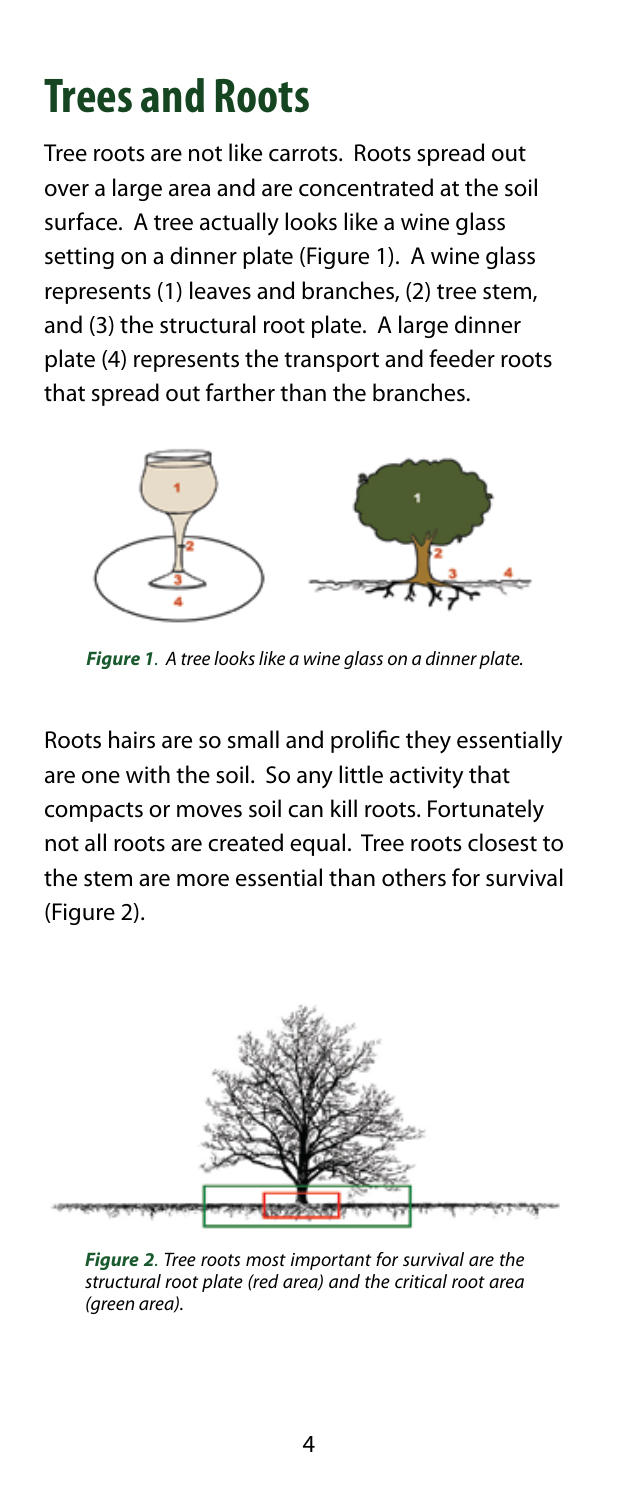To estimate the size of the structural root plate and the critical root area, we used a common tree measurement, **Stem Diameter** at 4.5 feet above the ground. Stem diameter can be measured directly with calipers or a diameter tape. Or you may measure stem circumference and divide by pi (3.14) to calculate diameter.

The most essential roots form the **Structural Root Plate** (Figure 2 red area). These large strong roots extend up to 11 feet from the stem in larger trees (Table 2). Damaging these roots in any way is usually fatal and may leave a tree unable to hold itself up. This could spell disaster.

Second in importance is the **Critical Root Area** located under the reach of the branches (Figure 2 green area). This area contains about 85% of the root mass. Any damage to the transport and feeder root system in this area will likely reduce tree health and survival. The size of the critical root area is estimated again using stem diameter (Table 2). The area is defined as a circle with a radius that is 1.25 feet for every inch in stem diameter. Thus, the distance from the tree stem you would like to stay away from a tree is called the **critical root radius**.

## **Tolerance to Damage**

To ensure tree survival the entire critical root area should be protected from construction damage (Figure 4). This is especially true for trees classified as **Susceptible** to damage. These are trees in poor health, very old, or a susceptible species (Table 3). Any kind of root damage reduces the survival of susceptible trees significantly. The survival rate drops below 50/50 once more to than 20% of the critical roots are injured (Figure 4).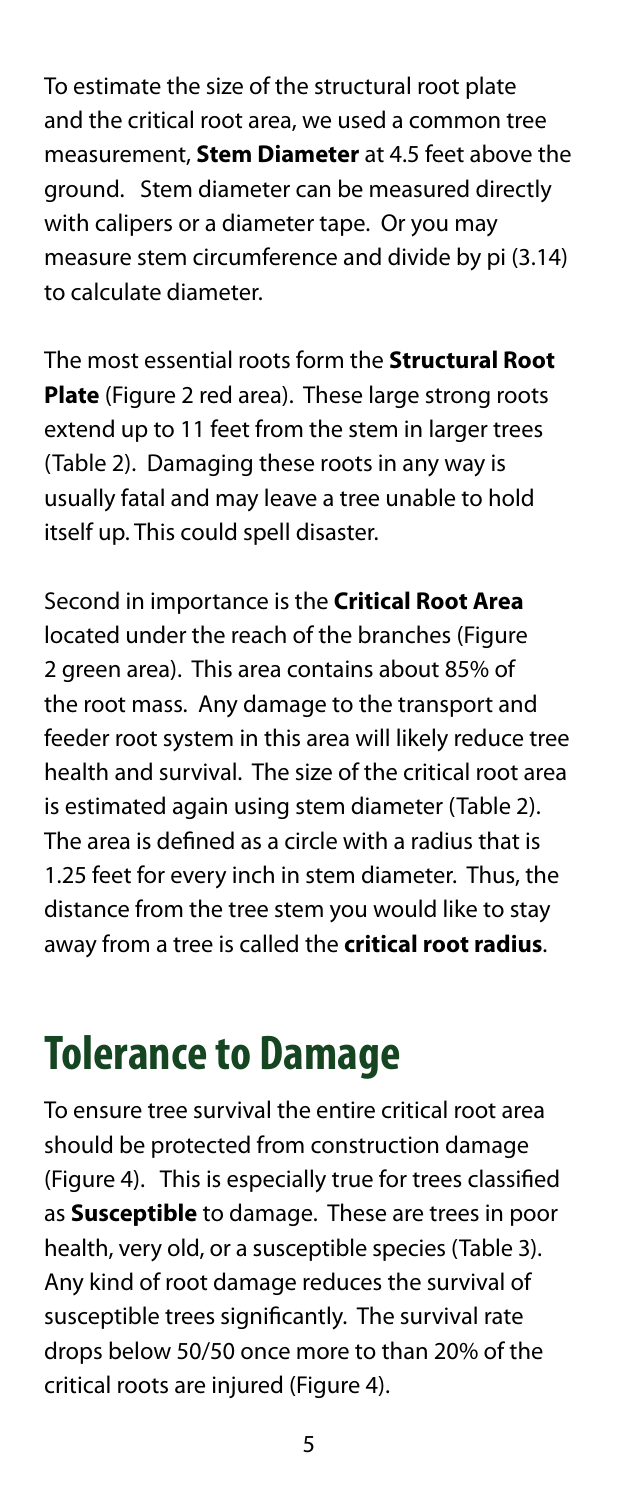*Table 2. Critical root radius and critical root area increases with tree size (Coder 1996).*

| <b>Tree Stem</b><br><b>Diameter</b><br>(in.) | <b>Structural</b><br><b>Root Plate</b><br>Radius (ft.) | <b>Critical</b><br><b>Root Ra-</b><br>dius (ft.) | <b>Critical</b><br><b>Root Area</b><br>(ft.) |
|----------------------------------------------|--------------------------------------------------------|--------------------------------------------------|----------------------------------------------|
| 2                                            | $\overline{2}$                                         | 2.5                                              | 20                                           |
| $\overline{4}$                               | $\overline{3}$                                         | 5                                                | 79                                           |
| 6                                            | $\overline{4}$                                         | 7.5                                              | 177                                          |
| 8                                            | 5                                                      | 10                                               | 314                                          |
| 10                                           | 6                                                      | 12.5                                             | 491                                          |
| 12                                           | $\overline{7}$                                         | 15                                               | 707                                          |
| 14                                           | 7                                                      | 17.5                                             | 962                                          |
| 16                                           | 8                                                      | 20                                               | 1256                                         |
| 18                                           | 8                                                      | 22.5                                             | 1590                                         |
| 20                                           | 9                                                      | 25                                               | 1963                                         |
| 22                                           | 9                                                      | 27.5                                             | 2375                                         |
| 24                                           | 10                                                     | 30                                               | 2826                                         |
| 26                                           | 10                                                     | 32.5                                             | 3317                                         |
| 28                                           | 10                                                     | 35                                               | 3847                                         |
| 30                                           | 10                                                     | 37.5                                             | 4416                                         |
| 32                                           | 10                                                     | 40                                               | 5024                                         |
| 34                                           | 10                                                     | 42.5                                             | 5672                                         |
| 36                                           | 10                                                     | 45                                               | 6359                                         |
| 38                                           | 11                                                     | 47.5                                             | 7085                                         |
| 40                                           | 11                                                     | 50                                               | 7850                                         |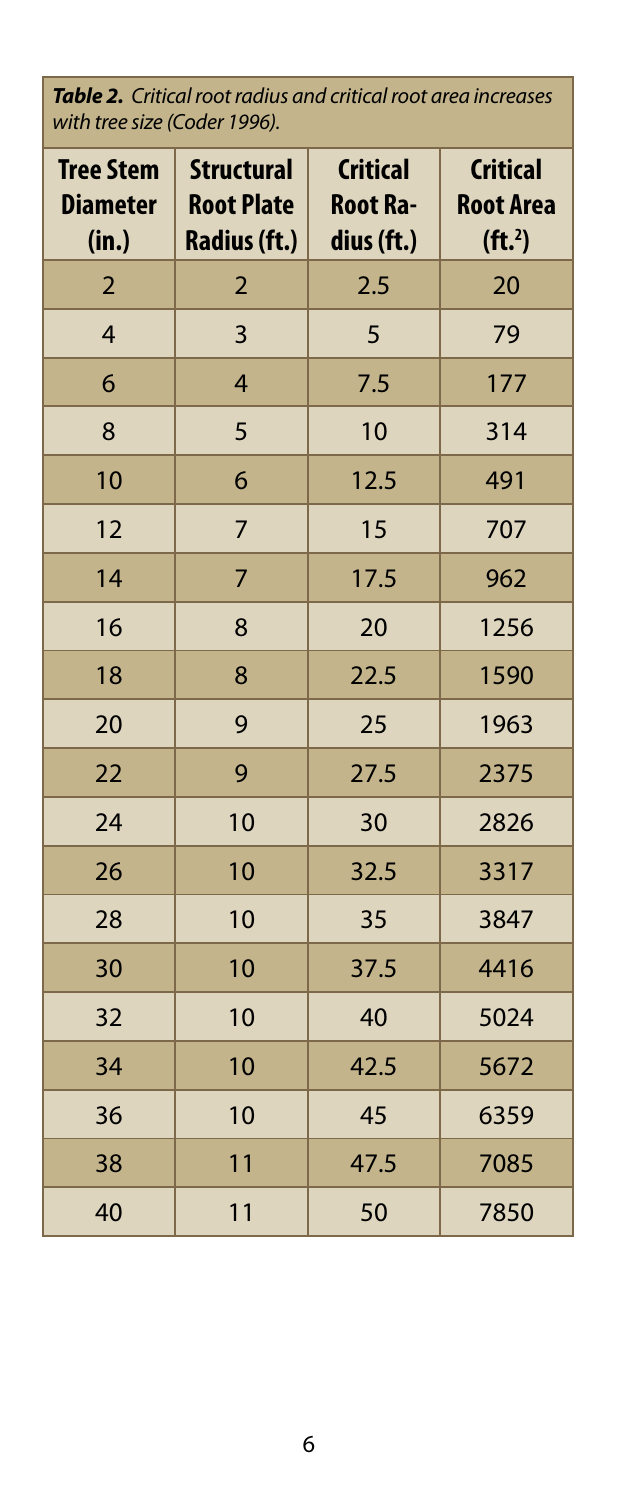Trees classified as **Resistant** to construction damage are healthy, young to middle aged, and of a resistant species (Table 3). Resistant trees generally are able to tolerate some root damage, at least until it approaches 1/3 of the critical root area (Figure 4).

Trees **Moderate** in their tolerance to injury include those in fair health, past middle aged to old, or a moderate species (Table 3). These trees fall between resistant and susceptible in their survival of critical root damage.

Roots outside of the critical root area are the least important for tree health (Figure 2). A tree can lose all these roots with minimal problems. But to compensate for this root loss, extraordinary care must be given to roots within the critical root area.



*Figure 4. Tree survival depends on the amount of critical root area protected and the tolerance of a tree to damage. (Coder 1996).*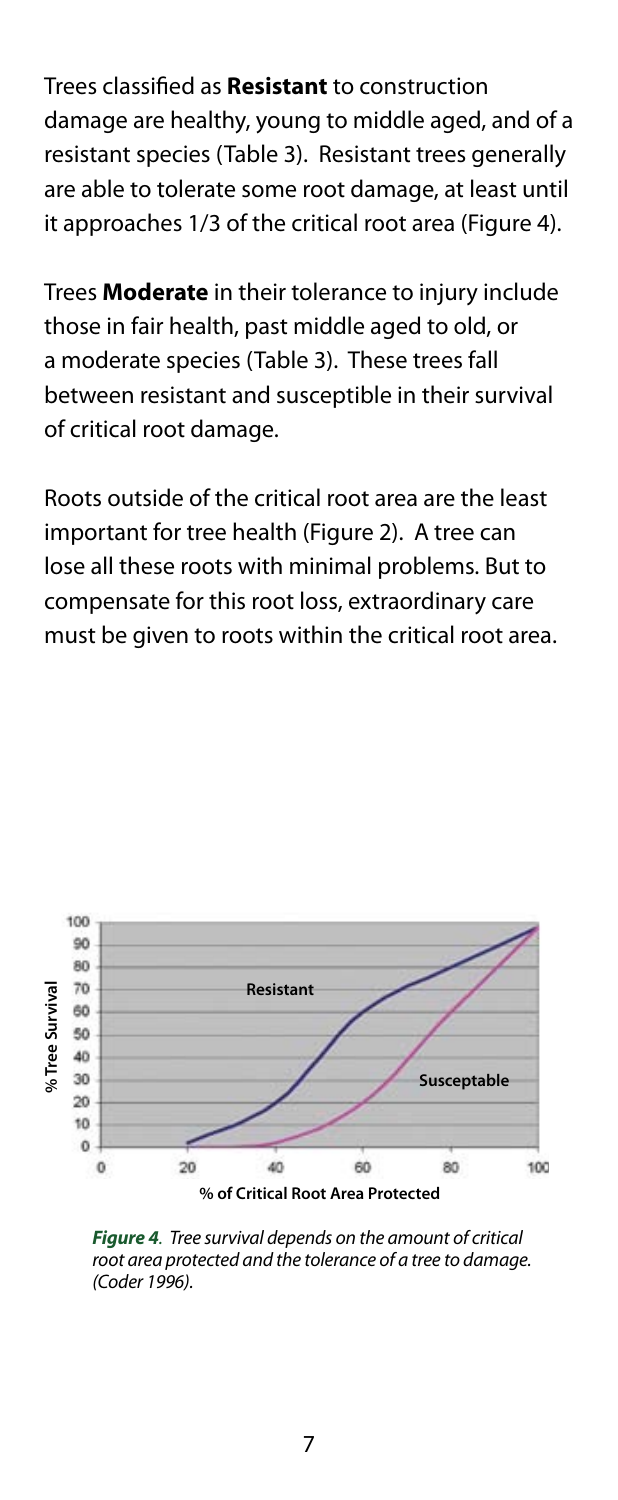*Table 3. Ranking of common tree species in tolerance to construction damage. Survival rates are high for resistant species and low for susceptible species with the same level of damage (Matheny & Clark 1998).*

| <b>Species Resistance to Construction Damage</b>                                   |                                             |                           |  |
|------------------------------------------------------------------------------------|---------------------------------------------|---------------------------|--|
| <b>Resistant</b>                                                                   | <b>Moderate</b>                             | <b>Susceptible</b>        |  |
| Ash - Green                                                                        | Ash - White                                 | Basswood                  |  |
| <b>Bald Cypress</b>                                                                | Dogwood -<br>Flowering                      | <b>Beech</b>              |  |
| <b>Birch - River</b>                                                               | Hickory - Pignut,<br>Shagbark,<br>Mockernut | Chinkapin -<br>Allegheny  |  |
| Elm - most<br>species                                                              | Hophornbeam -<br>Eastern                    | Maple - Silver            |  |
| Gum - Black,<br><b>Tupelo</b>                                                      | Hornbeam -<br>American                      | Sourwood                  |  |
| Hickory - Water,<br>Pecan                                                          | Magnolia - most<br>species                  | Sugarberry<br>(Hackberry) |  |
| Holly - American,<br>Dahoon,<br>Gallberry,<br>Yaupon                               | Maple - Florida                             | <b>Walnut - Black</b>     |  |
| Maple - Red,<br><b>Boxelder</b>                                                    | Pine - Shortleaf                            | Yellow - Poplar           |  |
| <b>White Oaks -</b><br>White, Swamp<br>Chestnut.<br>Overcup, Bur                   | Sweetgum                                    |                           |  |
| <b>Red Oaks -</b><br>Water, Willow,<br>Shumard,<br><b>Nuttall, Northern</b><br>Pin | Sycamore -<br>American                      |                           |  |
| Pines - Loblolly,<br>Longleaf, Slash                                               |                                             |                           |  |
| Willow                                                                             |                                             |                           |  |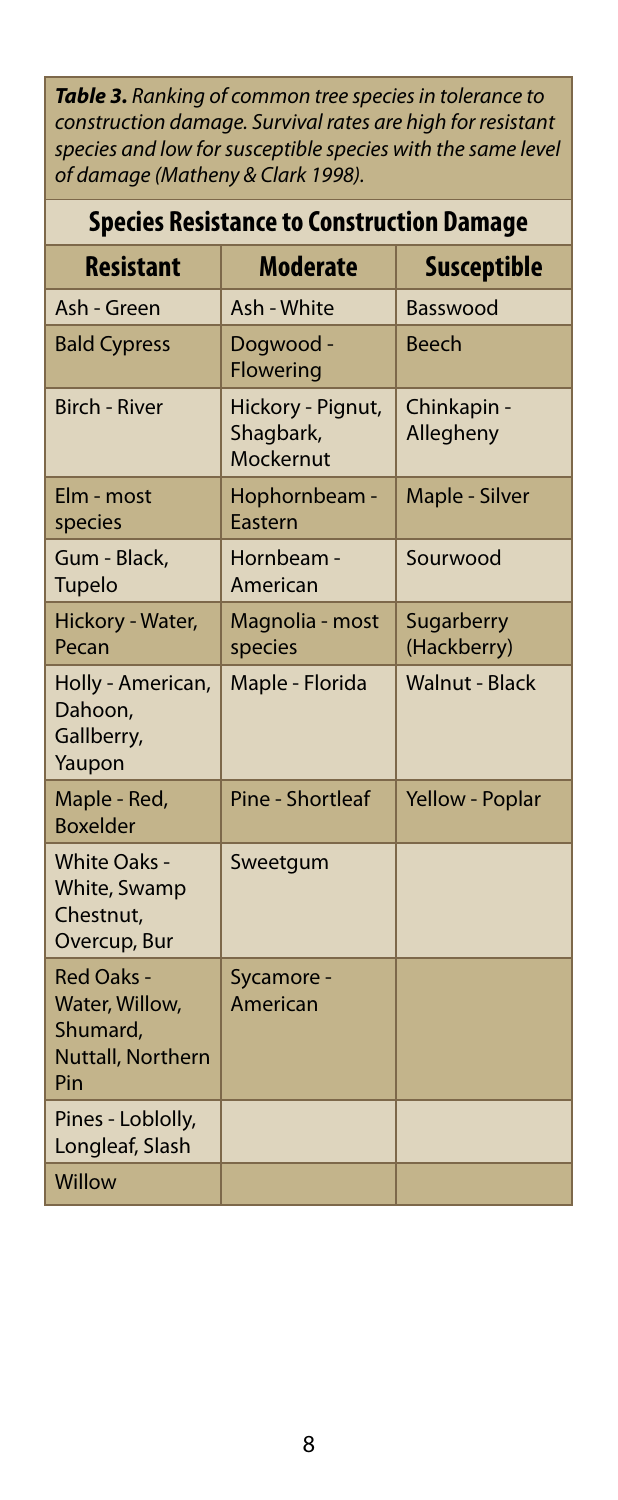# **Construction Damage**

Most people are not aware that tree roots are on the soil surface and very vulnerable to injury. That is why damage to the root system is the number one killer of trees. Unfortunately, any activity under a tree is a potential root killer, including the storage of equipment or supplies as well as minor vehicle and foot traffic. Injury to roots within the critical root area is capable of slowly killing **Healthy**



*Figure 5. Construction damage to roots begins a mortality spiral that can kill healthy trees in 1 to 10 years. (Matheny & Clark 1998).*

trees (Figure 5). The process of tree death following injury is termed a "mortality spiral". The further a tree falls down the mortality spiral the harder it is to get back up to Healthy. So, if restorative treatments are to be effective they need to be applied immediately after damage occurs. Do not wait until the tree is **Stressed** or **Declining**.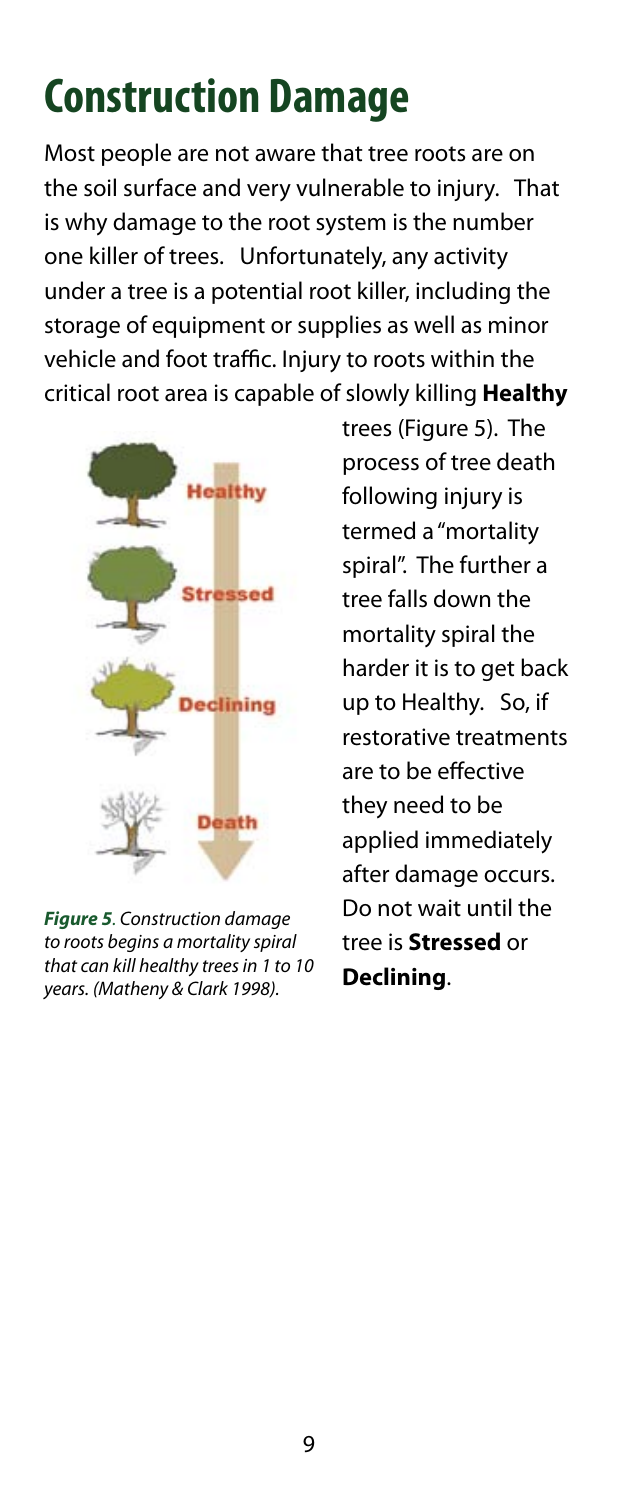#### **Stressed**

Construction damage weakens a tree and sets it up to be injured by another stress that normally would not cause damage. Thus, drought and insect/ disease attacks can be deadly when combined with construction. As stressors accumulate, a tree becomes weaker and weaker. The tree does not usually show any signs of a problem, except maybe the foliage appearing a little sparse and off color. The severity and longevity of these stressors determines if tree health can be restored.

#### **Declining**

Upper growing points in the tree cannot be supported and die. Signs of decline include very low leaf density and leaves may appear yellow and small. Many dead branches and twigs are in the top portion of tree. Wood borers and bark beetles may attack. Once a tree reaches this stage, they are considered beyond help.

#### **Death**

A tree usually dies from a fatal combination of structural failure, health degradation, and pest infestation. Pine trees will typically die within a year following severe root damage. Generally, hardwoods are slower to die. After a fatal blow, hardwoods may live for another 2-10 years.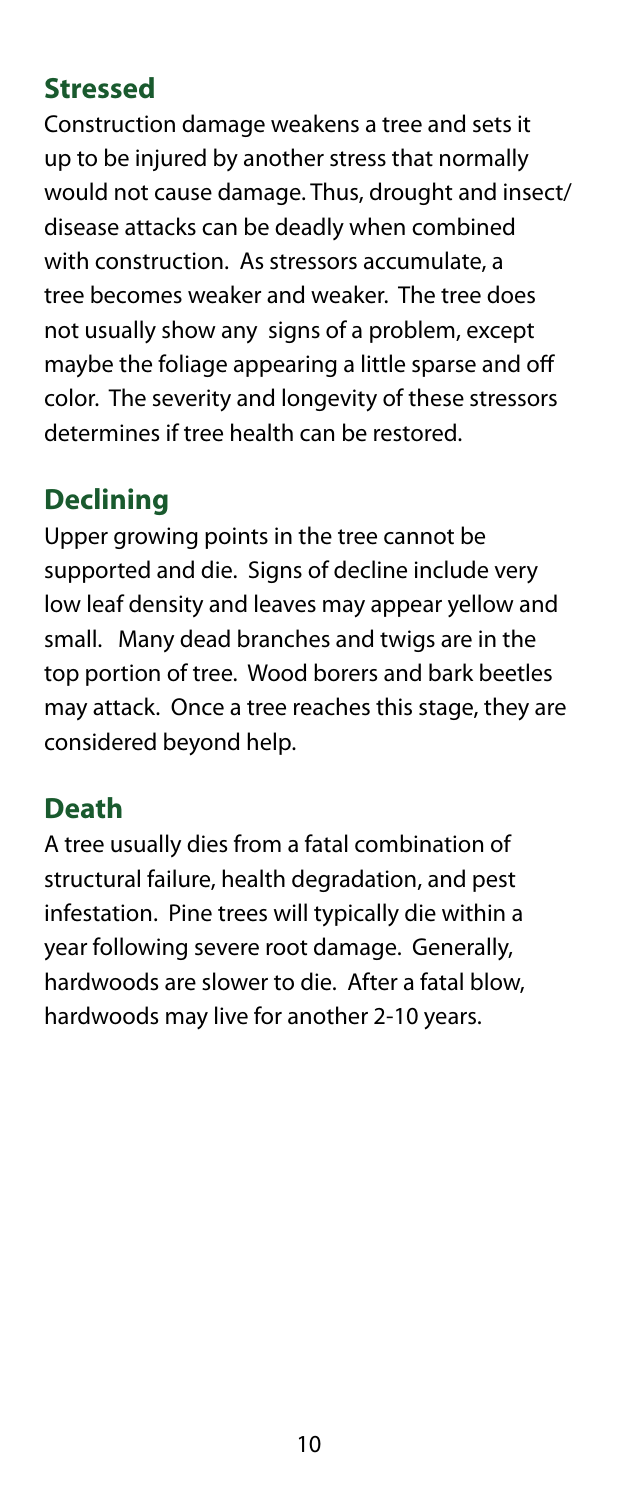# **Fences**

To prevent root damage, construction activity needs to be diverted away. One of the best tree protectors is a fence placed around the critical root area (Figure 6a). Fences should



*Figure 6a. Placing a protective fence around the critical root area assures tree survival.*

be erected before construction begins and kept intact until final inspection. This temporary fence should be at least three feet high, clearly visible and supported by steel T-bar or similar stakes. Warning signs as shown in Figure 6a should be prominently displayed. Assign someone the job of monitoring the fences. To further prevent fence removal and injury to critical roots add a penalty clause in contracts. See Table 1 for reasonable penalties.

Protecting groups of trees instead of individuals is recommended when possible. To protect a group of trees, determine the critical root radius for each



*Figure 6b. Overhead view of a tree protection zone (gray fence) for a group of trees. Dots represent tree stems and light circles are each tree's critical root area.*

individual tree. Place a protective fence outside the critical root area of all trees in the group (Figure 6b).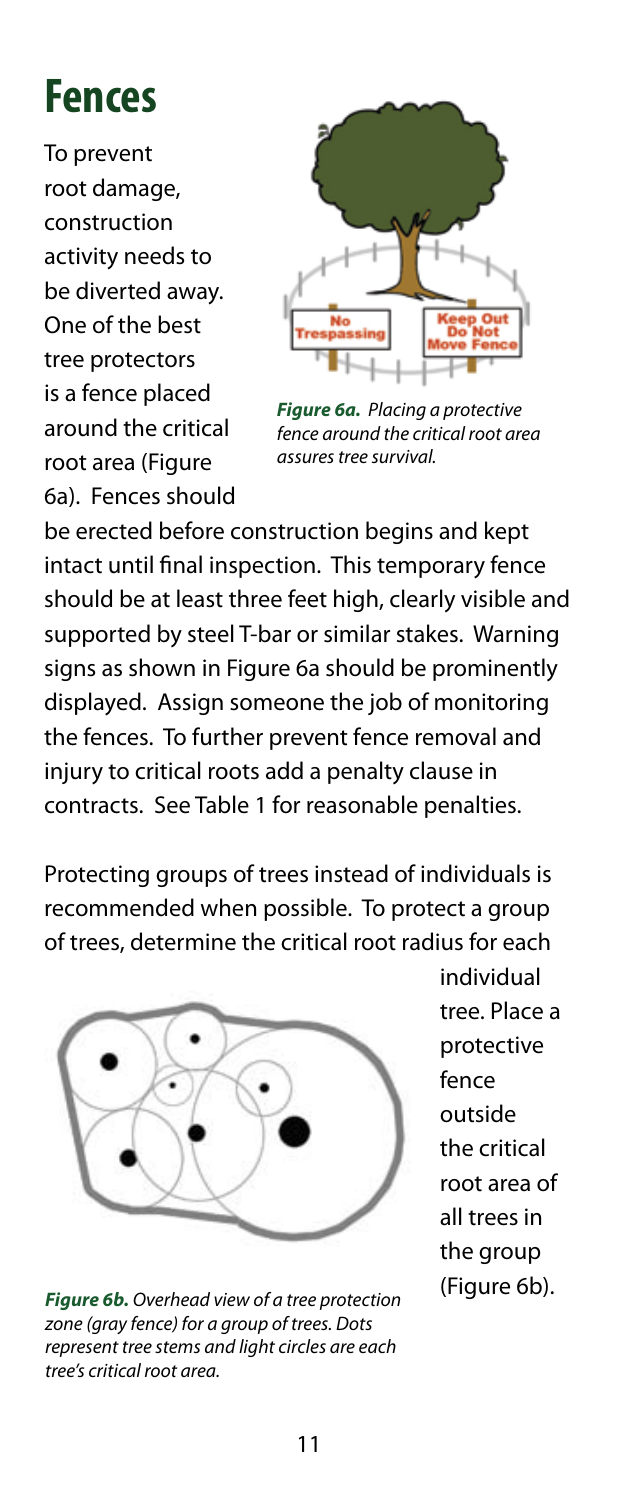# **Which Trees to Save?**

Trees classified as resistant to construction damage should be a high priority for saving (Figure 2). These healthy, young to middle-aged trees of a resistant species (Table 3) have the highest likelihood of survival. Avoid trying to save trees classified as susceptible to damage. These trees are unhealthy, old, of a susceptible species or may have a serious to fatal defect (Figure 7). Problems make susceptible trees less valuable and much more difficult to keep alive and healthy.



*Figure 7. Avoid trying to save trees with serious to fatal defects. 1- dead top and/ or dieback in the larger top branches, 2- narrow branch angles and/or co-dominant stems, 3- history of damage from lightning, insects, and/ or equipment, 4- lean and/ or soil heaving, and 5- cracks, cavities, rotten wood, fungal conks, termites, carpenter ants, and cankers. (Elmendorf et al 2005).*

The size of trees should be compared to ownership goals and finances. Large trees may be desired and extremely valuable to a property but they are also very difficult and expensive to save. Construction activity may have to be adjusted considerably to protect a large tree's root system. The owner must have the willingness to pay for construction adjustments before a big tree can be saved. Owners with moderate budgets may have to concentrate on saving smaller trees. These are much easier and cheaper to protect and save.

Some species of trees are a better long-term investment. Live oaks for example tend to grow into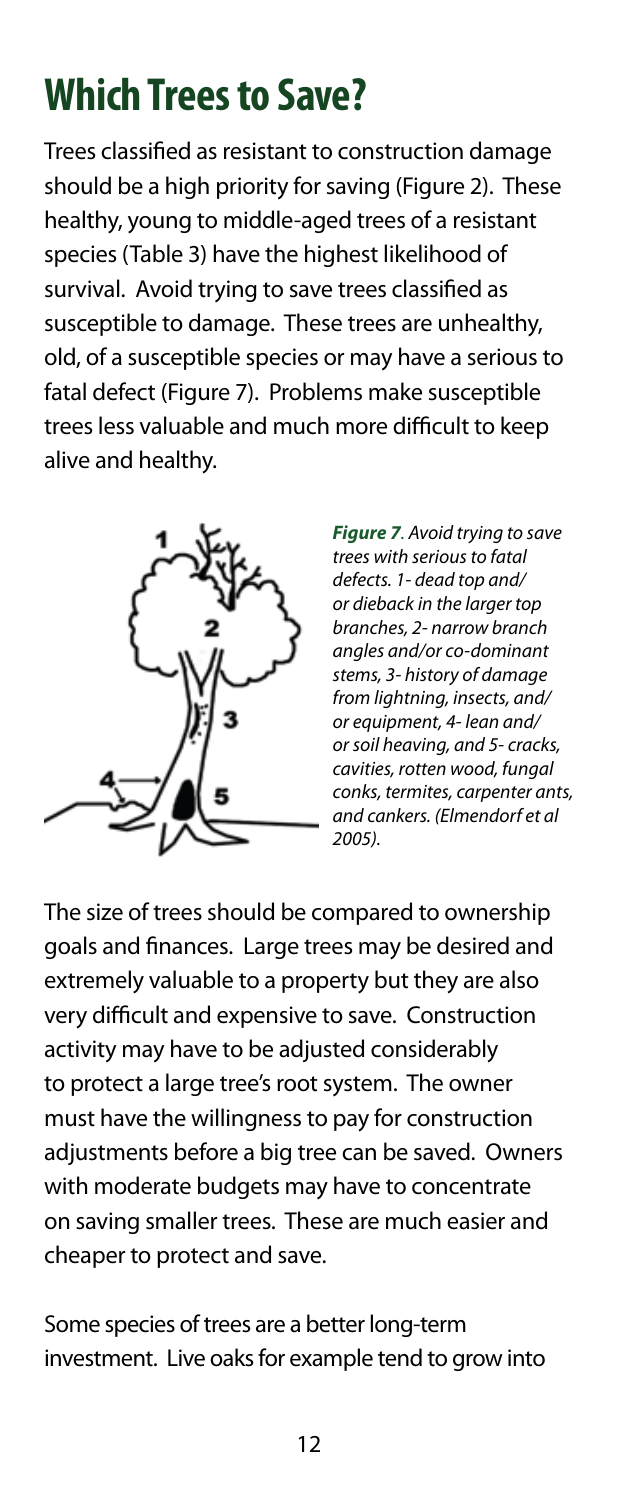large extremely valuable trees. Strong wood in their branches, stem, and roots resists breakage during storms. Live oaks also have a long life span and display few pest problems. Species of trees that display these kinds of characteristics are more desirable for saving than others.

# **Four Steps to Protecting Trees**

### **1. Mapping and Prescription**

Planning is needed up front to keep trees and construction activities separated from each other. Begin with an initial walk-through to identify which trees to save. Mapping these trees before development of the construction plan is very important (Figure 8). Compromises and adjustments made up front to protect trees are easier, cheaper and are more effective at saving trees. Incorporate the exact location of each tree's stem and its critical root area into the construction plan. Determine where construction conflicts will occur. Predict the extent of damage each tree's critical root area will receive. Prescribe how to adjust construction activities to protect tree roots and improve survival.

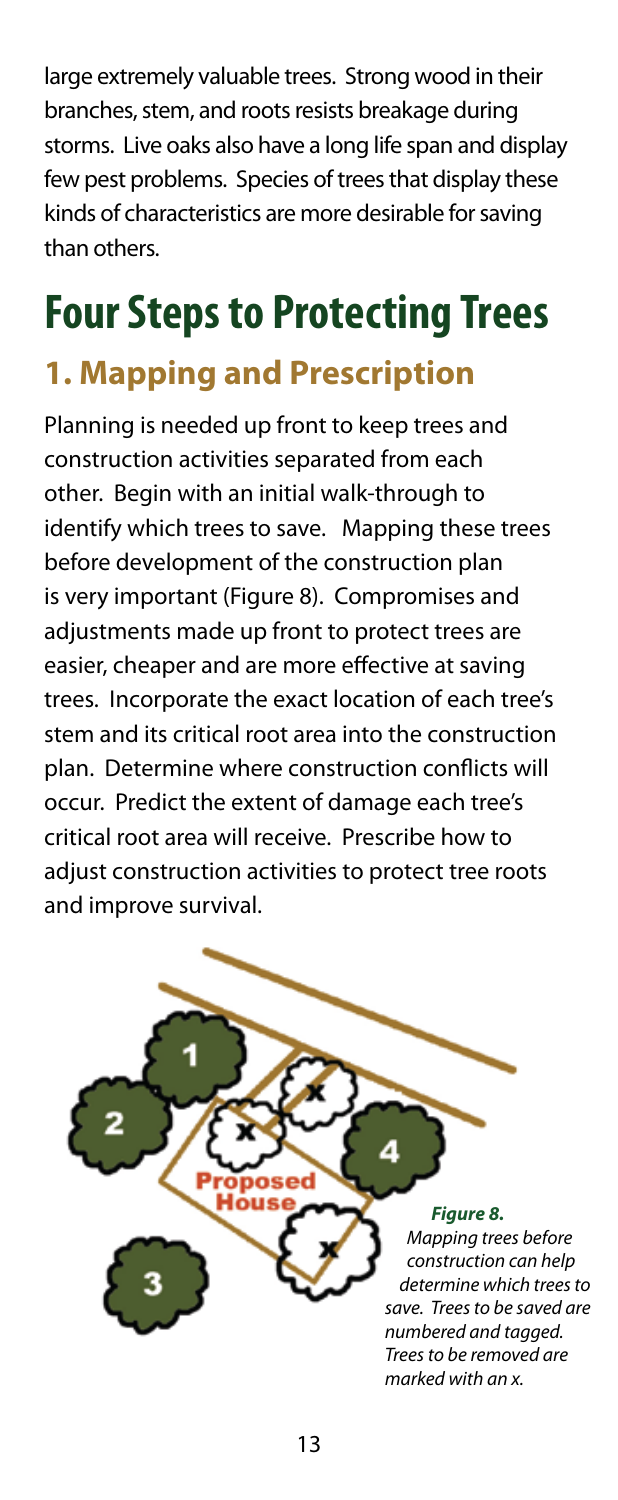#### **How close can trees get to structures?**

The ideal distance between a tree stem and structures is the critical root radius plus at least 10 feet (Table 5). This distance allows a protective fence around the entire critical root area and leaves enough room for normal construction activity.

Whenever a tree is closer than ideal to a structure, the protective fence may have to be moved closer to the tree, which exposes some of the critical root area to construction activity. An additional **Root Buffer** is needed to protect the exposed critical root area outside the fence. To create a root buffer, begin by covering the exposed critical root area with wood chips to a minimum 6-inch depth. Overlay this with quarry gravel to stabilize a working surface and place ¾ inch plywood or mats on top. The root buffer should be maintained throughout the construction process.

Damage resistant trees can be located within 20 feet of buildings and 10 feet of sidewalks. A combination of fencing and a root buffer will be needed to protect the roots (Table 5).

Structures must be kept outside the critical root radius of damage susceptible trees (Table 5). Use a stem wrap to protect scaffold branches or the stem itself whenever they are exposed to construction injury. Wrap exposed tree parts with 2 inches of plastic orange fencing as padding and then securely bind 2x4s on the outside. During installation avoid damaging any bark or branches.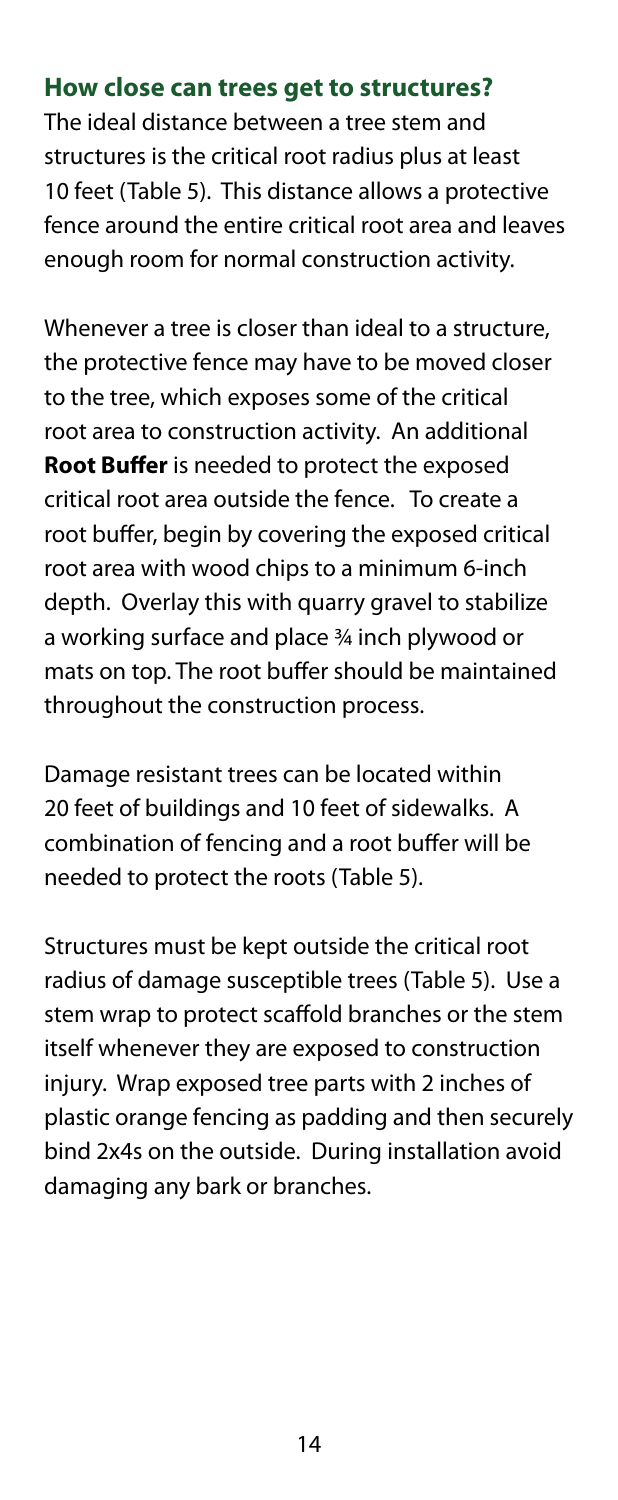*Table 5. Minimum distances between structures and trees and required tree protection.* 

| <b>Type of</b><br>structure                                                                                                                                                                                                                  | <b>Tolerance</b><br>of tree to<br>damage <sup>1</sup> | <b>Minimum</b><br>distance | <b>Tree</b><br>protection<br>required                                             |
|----------------------------------------------------------------------------------------------------------------------------------------------------------------------------------------------------------------------------------------------|-------------------------------------------------------|----------------------------|-----------------------------------------------------------------------------------|
| All                                                                                                                                                                                                                                          | All                                                   | $CRR2 + 10 ft$             | Fence <sup>3</sup>                                                                |
| All                                                                                                                                                                                                                                          | Susceptible                                           | <b>CRR</b>                 | Fence $+$<br>Root Buffer <sup>4</sup>                                             |
| <b>Buildings</b>                                                                                                                                                                                                                             | Resistant                                             | Lessor of 20<br>ft or CRR  | $Fence +$<br><b>Root Buffer</b><br>+ Stem<br>wrap <sup>5</sup>                    |
| Sidewalk or<br><b>Driveway</b>                                                                                                                                                                                                               | Resistant                                             | 10 ft.                     | $Fence +$<br><b>Root Buffer</b><br>+ Stem<br>$Wrap +$<br>Adjust con-<br>struction |
| <sup>1</sup> Trees tolerance to construction damage classified us-<br>ing health, age, and species (see page 8 and Table 3)<br><sup>2</sup> Critical root radius (see page 6 and Table 2)<br><sup>3</sup> Fence protecting CRR (see page 11) |                                                       |                            |                                                                                   |

4 Buffer protecting roots outside fence (see page 14) 5 Stem wrap to prevent a direct hit to stem

#### **What if a tree is too close?**

Generally when a tree is closer to a structure than the minimum distance above your options are to remove the tree or move the structure. But in some situations you may consider alternative construction techniques. This includes ramping a walking surface over roots on a lifted slab. Or you could substitute driveway concrete with interlocking pavers or flexible paving, elevate porches on posts and brick or create flagstone walkways on sand. Seek out professional advice from an arborist on how to install these alternatives and still protect critical tree roots.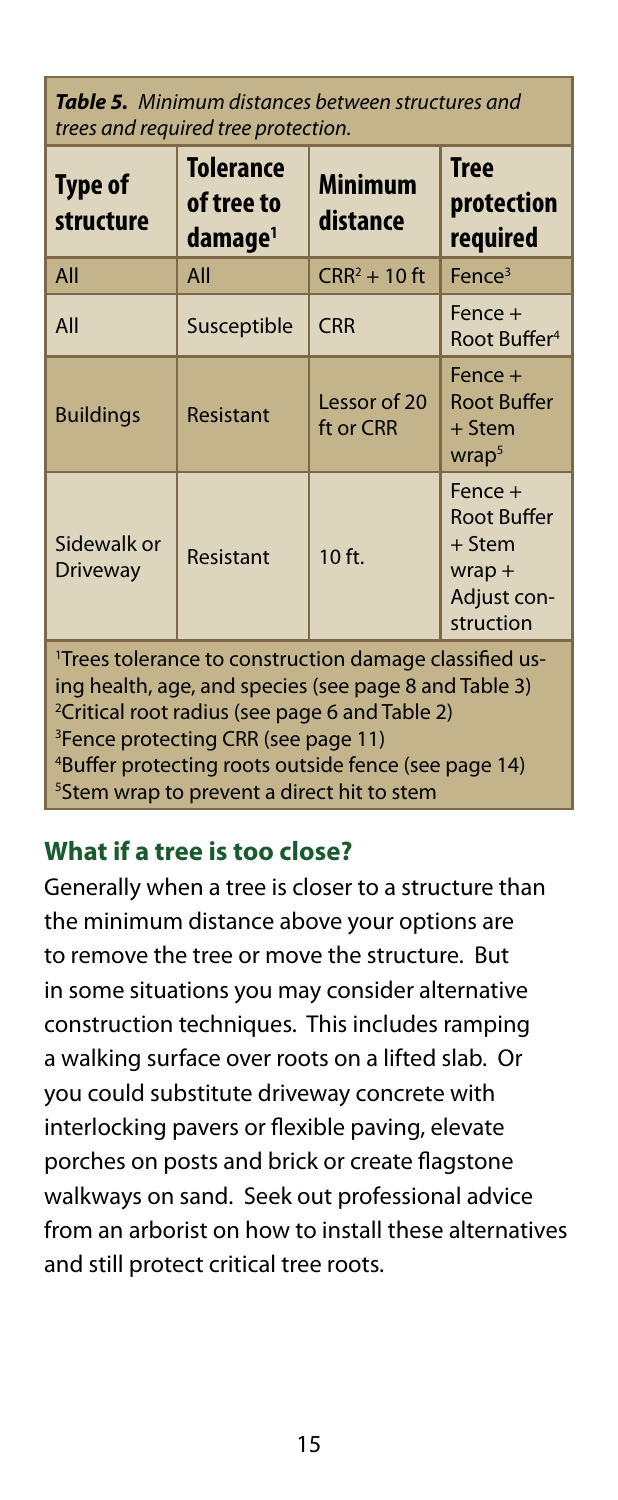#### **Trenching**

Trenching is any linear excavation for utility lines, foundations, roads, sidewalks and irrigation. Foremost, protect the structural root plate from trenching. This plate can extend up to 11 feet from a tree stem (Table 2). Protecting the critical root area is also very important. Its size is also predicted using the stem diameter measurement (Table 2). No trenching machinery should ever be allowed in the critical root area.

Utility lines may be placed under the roots by digging a tunnel using a soil auger (Figure 9). Tunneling within the critical root area at a minimum depth of 2 feet will avoid most roots. Tunnel at least one foot deeper if utility is located directly under the stem.

Another option is to dig a trench that leaves the roots intact. This can be done with a pneumatic air excavator. Another option is careful hand digging below the roots from the side for short distances. Avoid trenching on hot, dry, or windy days. Protect exposed roots by immediately wrapping with wet burlap and keep moist. Do not leave the trench open for very long (1 hour is best), quickly replace the soil and soak with water to pack. If a root is severely damaged it heals quicker if a clean cut is made above the damage. Cut with a reciprocating saw or small pruning saw.



*Figure 9. Utility lines may be placed near trees without root injury by tunneling underground. An alternative is trenching with a pneumatic air excavator or careful hand digging.*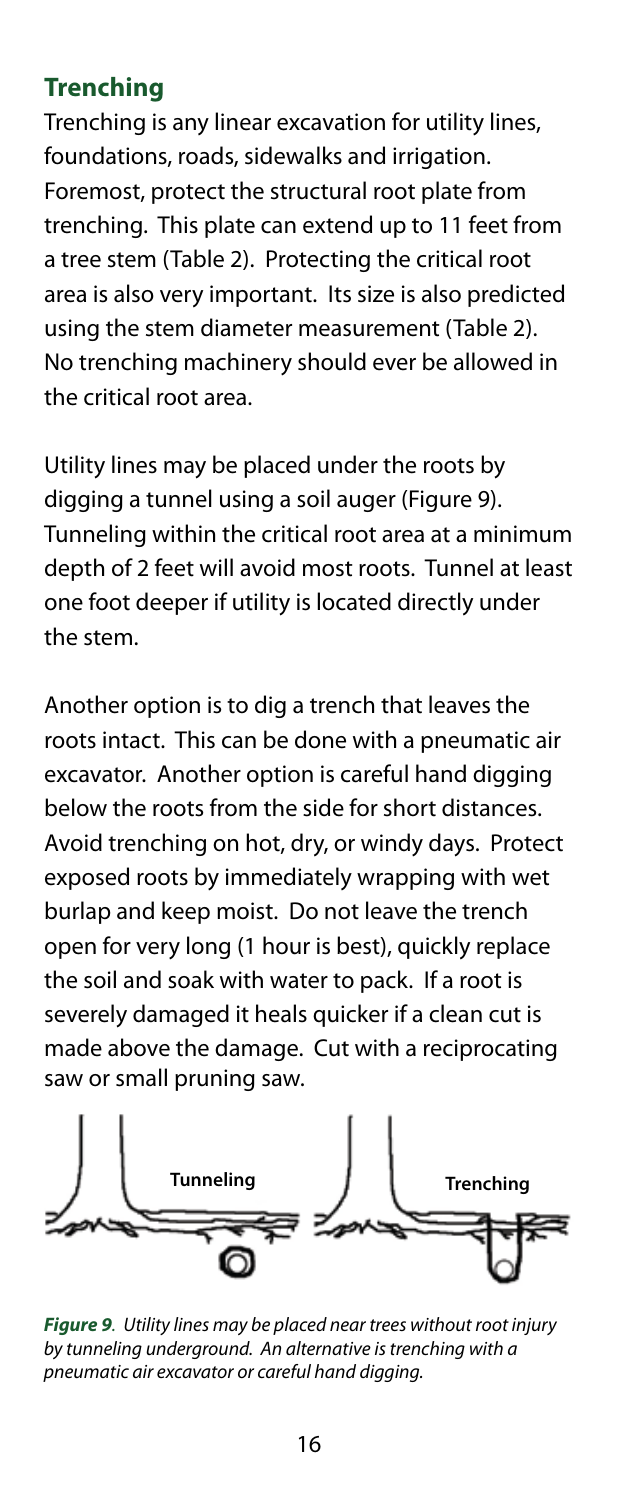#### **Grade Changes**

Ideally all grade changes (raising or lowering the level of the soil) should occur outside the critical root area (Figure 10). Large cuts and fills may require retaining walls to keep the original grade around a tree. Try to avoid any grade change that will drastically alter the water table or how water drains around trees. Add drains where the critical root area now collects water and provide extra watering to areas that are now excessively dry. Also do not allow machinery on the critical root area when changing grade, this will compact the soil. Fill can

damage root systems primarily by cutting off the oxygen and water supply. Within the critical root area the maximum depth of fill that will be allowed depends on the texture



*Figure 10. Retaining walls can keep original soil grade within the critical root area and allow deep cuts and/or fills to achieve the grade changes needed for construction*.

of the fill material. Up to 8 inches of sand may be added without much damage to the roots. With the help of an arborist, you may be successful with fill mixtures up to 4 feet deep. But no fill should ever be allowed to touch the tree stem. That means either slowly taper down the fill or build a wall around the stem to protect it.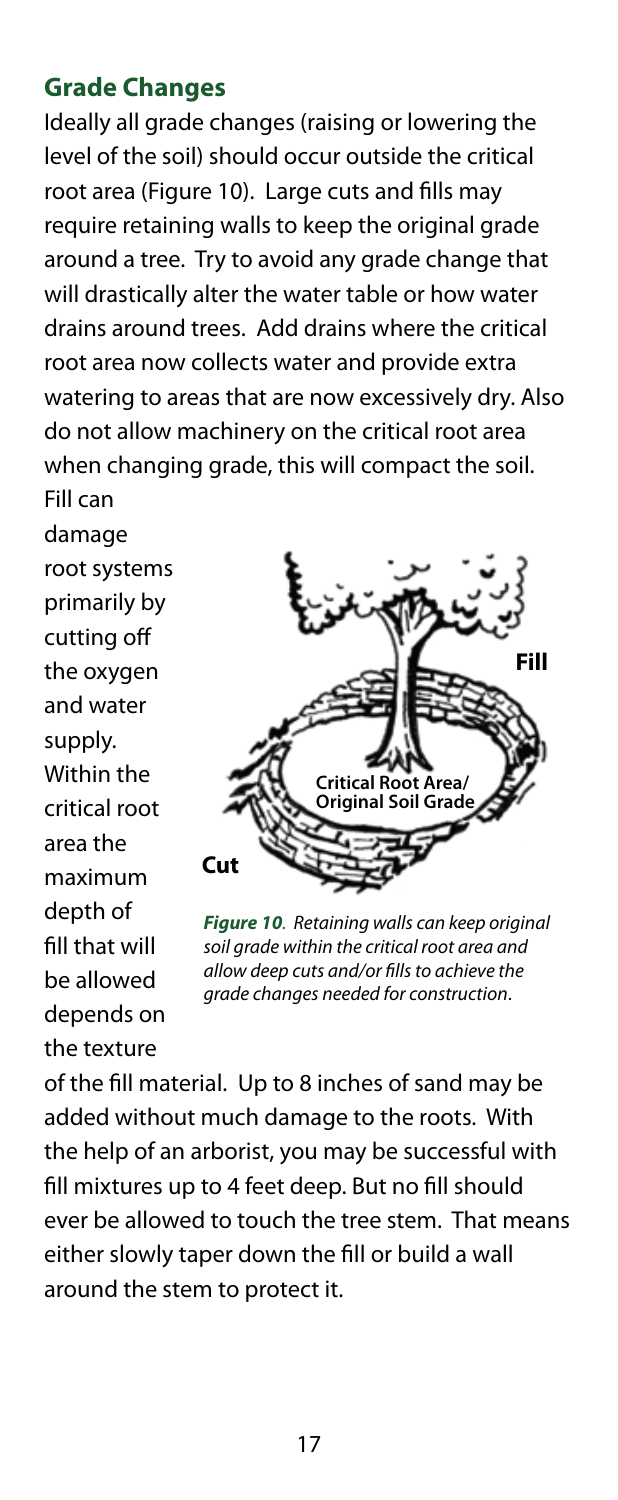Cuts in the critical root area can easily damage roots. Therefore we do not recommend lowering the grade in this area. A retaining wall outside the critical root area will allow cutting a lower grade for construction needs (Figure 10).

### **2. Preconditioning**

Remove competition from weeds, vines, and grasses by clipping, not pulling. Spraying with Glyphosate is also effective. Correctly prune and remove all branches that will likely conflict with construction activities. This prevents ripped or broken branches (Johnson 2001).

Before construction begins, improve the soil conditions within the protected critical root area. The goal is to "bait" new roots into the protected

*Figure 11. Aeration of soil to relieve compaction in critical root area.*





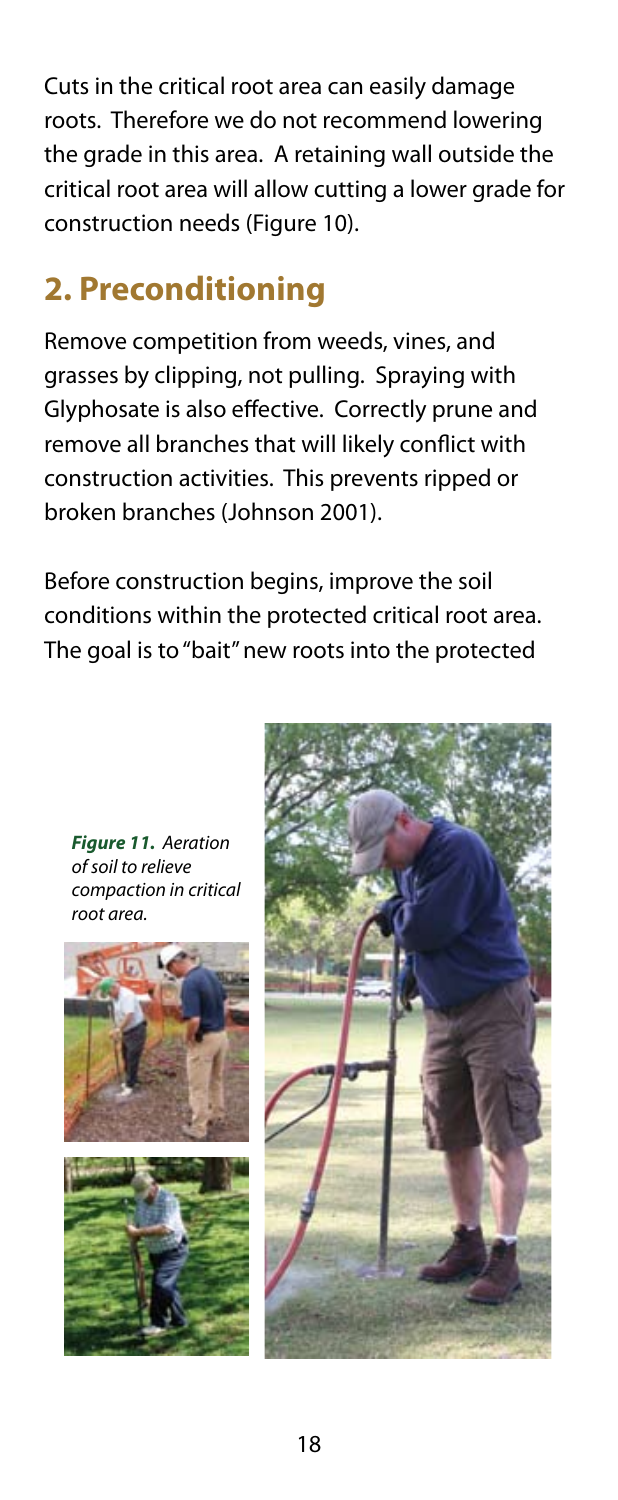area and away from unprotected soil. If the soil is already compacted then aerate on a regular basis, not just one time (Figure 11). Aeration applications can be made twice a year for two years, then once a year thereafter. Apply a low nitrogen, slow release fertilizer to stimulate root growth not more foliage (use a soil test to determine the amounts of N-P-K ). The most important soil treatment is mulching the protection zone to a depth of 4 to 6 inches. Aged pine, cypress, and hardwood chips (wood and bark) are good mulches to add organic matter to the soil and hold water. Avoid placing mulch against the tree stem. If you plan to remove the mulch, place a synthetic weed free barrier fabric down before mulching to make removal much easier.

Watering is very effective in maintaining tree vigor. Use soaker hoses or another technique to apply one inch of water weekly on the critical root area during droughts. When trees are damaged and more frequent watering is needed, use a tensionmeter to determine when soil moisture is less than adequate. Do not use a timer to schedule watering, this usually provides too much water. An early application of paclobutrazol to the soil before construction begins also has been effective at encouraging trees to produce new roots and maintain health during construction. Evaluate the herbicides and soil sterilants that will be used near trees. Read the labels to make sure their application will not harm trees.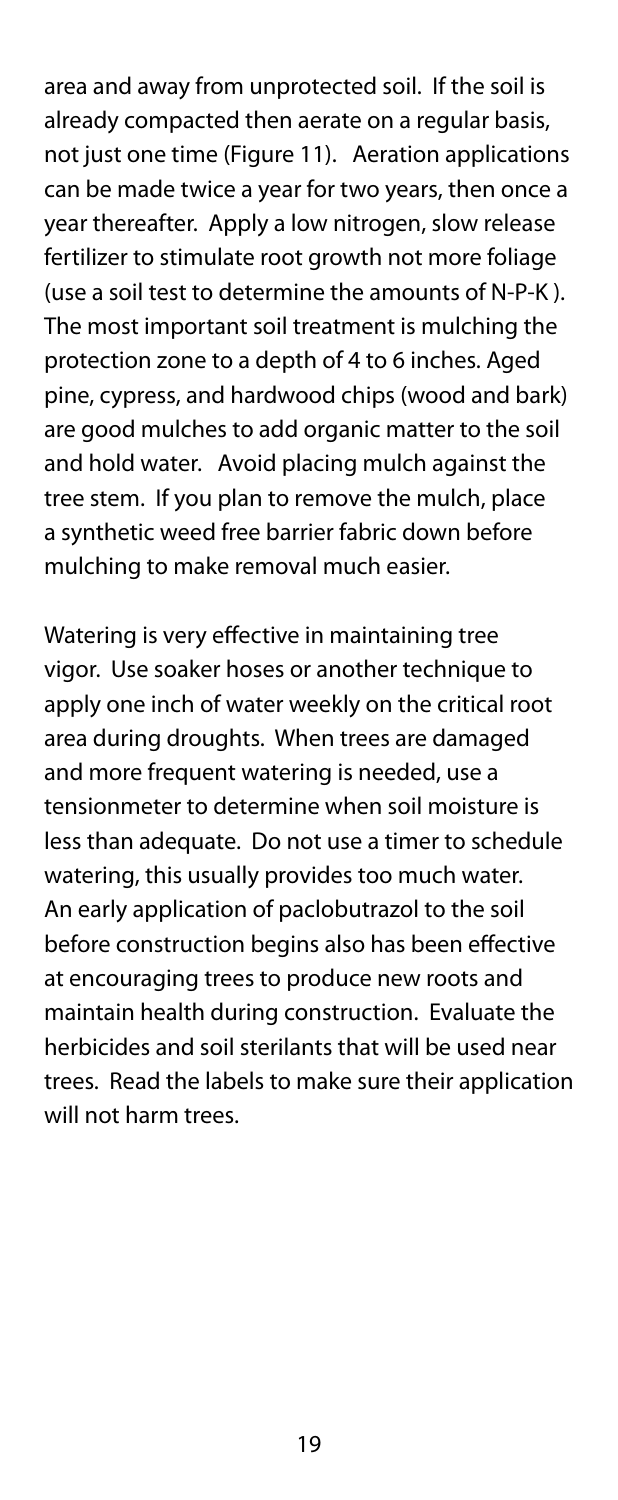### **3. Supervision**

Meet with all contractors. Express your desire to save trees and review the penalty clause for tree damage. Tell them your expectations, everyone is to leave intact the protective fencing and soil buffers. Assign someone the job of monitoring the fences daily. If any damage occurs immediately repair or mediate the injury.

### **4. After-Care**

One of the most common soil disturbances during construction is soil compaction. Several treatments are available to ameliorate compaction and increase aeration.

- 1. Maintain and refresh the mulch layer of 4 to 6 inches annually.
- 2. Use a high pressure auger or injector to create holes and fractures in the soil to provide air space (Figure 11). This should be done at least twice a year for several years.
- 3. Dig trenches one to two feet deep oriented like spokes of a wagon wheel around a tree. Pneumatic air excavators do this well. Replace the soil with a porous material.

To receive full benefits from a treatment apply immediately following damage. Do not let compaction move a tree down the mortality spiral before treating. These treatments can be effective individually and in combination with the tree growth regulator paclobutrazol.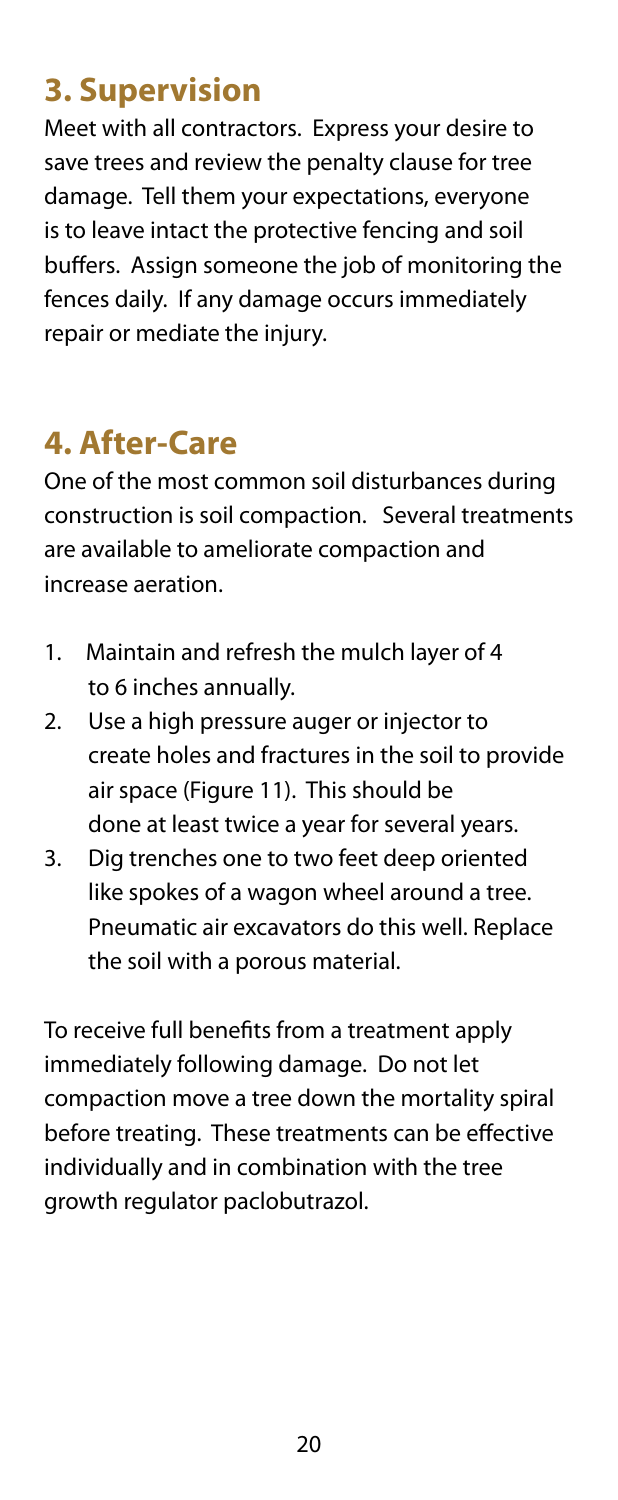# **Need Help?**

Expertise in tree care can be provided by arborists certified by the International Society of Arboriculture. A list of local certified arborists can be queried by zip code or city at www.isa-arbor. com. You may also contact the local office of the Mississippi Forestry Commission (www.mfc.state. ms.us) or Mississippi State University – Extension Service (msucares.com), both have certified arborists on staff.

# **References**

Coder, K.D. 2000. Soil compaction & trees: causes, symptoms & effects. FOR00-003 University of Georgia School of Forest Resources, Athens, GA. www. urbanforestrysouth.org 37 p.

Coder, K.D. 1996. Construction damage assessments. Trees and Sites. FOR96-039a University of Georgia School of Forest Resources, Athens, GA. www. urbanforestrysouth.org 23 p.

Elmendorf, W., H. Gerhold, and L. Kuhns. 2005. A guide to Preserving Trees in Development Projects. Pub UH122. Penn State University of School Forest Resources, University Park, PA. pubs.cas.psu.edu 27 p.

Gooding, R.F. et al. 2000. Guide for Plant Appraisal. 9th edition. ISBN: 1-881956-25-3 International Society of Arboriculture, Champaign, IL. www.isa-arbor.com 143 p.

Johnson, G. 2001. How to protect trees from construction damage. Grounds Maintenance 36(11): 28-31.

Matheny, N and J.R. Clark. 1998. Trees and Development. A technical guide to preservation of trees during land development. ISBN: 1-881956-20-2 International Society of Arboriculture, Champaign, IL. www.isa-arbor.com 183 p.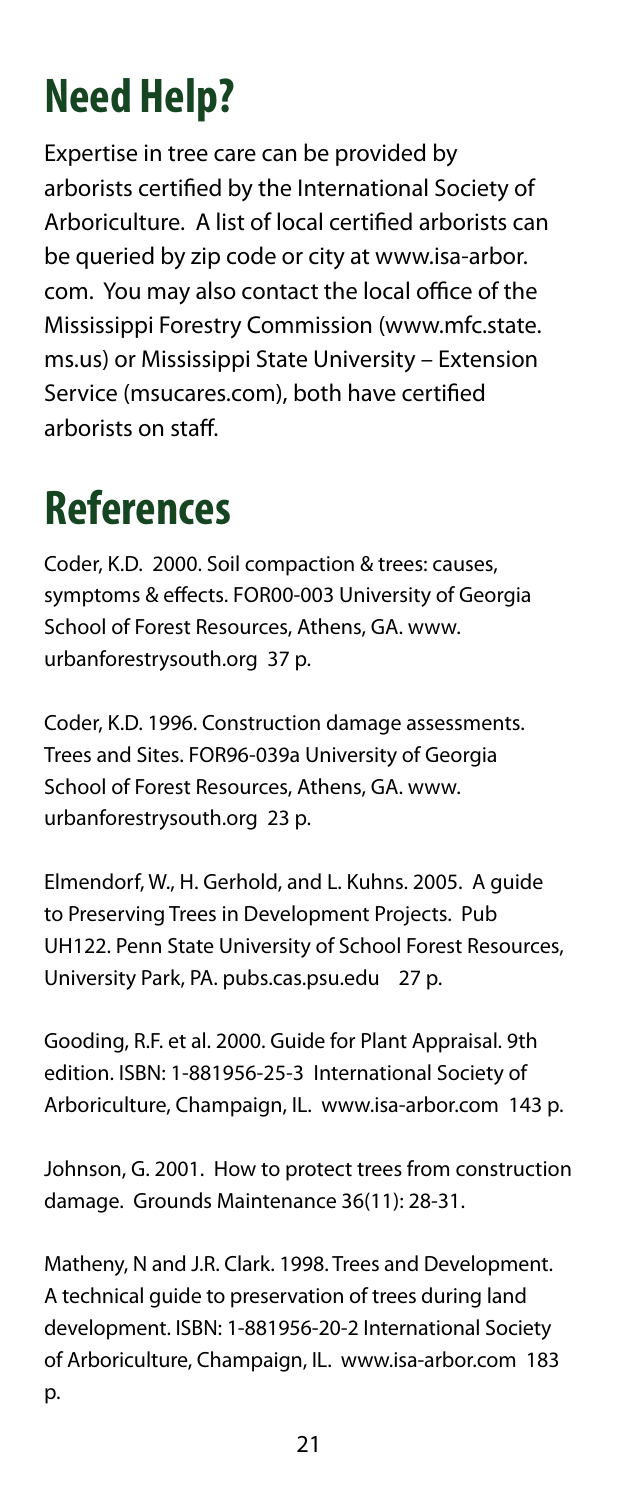# **Checklist**

### **1. Mapping and Prescription**

- $\Box$  Determine what the client desires and the relative importance of preserving trees.
- $\Box$ Inventory the construction site and prepare a map that identifies the soil, trees, vegetation, and other resources. Determine which trees are healthy, structurally sound, and located away from construction.

#### **Include in the Construction Plan:**

- $\Box$  A map showing where protection fences are to be located and areas off limits to construction activity.
- List what alterations in construction are П needed to protect important trees.

### **2. Preconditioning**

- Build access roads and staging areas for  $\Box$ construction workers. Ideally these should be part of the final site design. confirm that soil sterilants to be used are safe for trees.
- $\Box$  Review with utility personnel the location of lines, trenching, and tunneling activities required.
- $\Box$  Cut and remove (do not pull) unwanted trees and vegetation in protected areas. Fertilize and mulch the protected root zone of trees to be saved.
- $\Box$  Install protective fences, drainage, and irrigation (if needed)
- $\Box$  Determine where to hold topsoil and where construction spoil will be piled.

### **3. Supervision**

 $\Box$  Meet with the general contractor and agree on construction limits, sites for material storage, parking areas for workers, and location of trailer and portable toilets.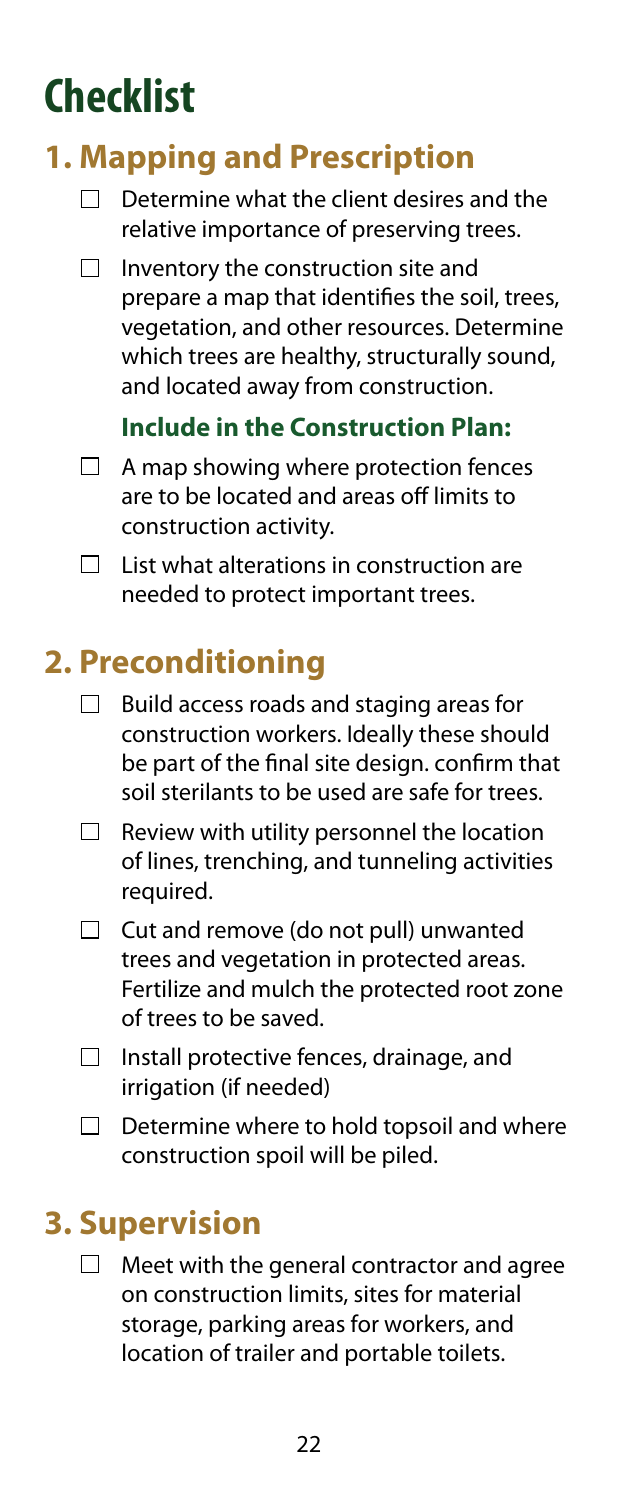- $\Box$  Agree on material disposal, especially cement, paint, and plastic.
- $\Box$  Agree on water management. This includes erosion, storm-water run-off, and cleaning cement trucks.
- $\Box$  On the first day make sure someone is charged with protecting fences from encroachment.
- $\Box$  Install utility lines first, second driveways, walks, and parking, and third buildings.
- $\Box$  Check all last minute changes against the plan to ensure tree protection.
- $\Box$  Inspect the site twice a day.
- $\Box$  Provide extra water, fertilizer, and insect and disease control to protected trees.
- Prune/repair injured trees. Reestablish  $\Box$ favorable soil conditions following any disturbance.
- $\Box$  Maintain mulch.

### **4. After-Care**

- $\Box$ Remove temporary fences and irrigation systems.
- $\Box$  Rehabilitate compacted and eroded areas.
- $\Box$  Provide extra water, fertilizer, and insect and disease control to trees protected.
- □ Maintain mulch.

#### *Copyright International Society of Arboriculture. Used with permission.*

Reference to commercial products or trade names within information provided by Mississippi State University does not constitute an endorsement by Mississippi State University and does not imply discrimination against other similar products.